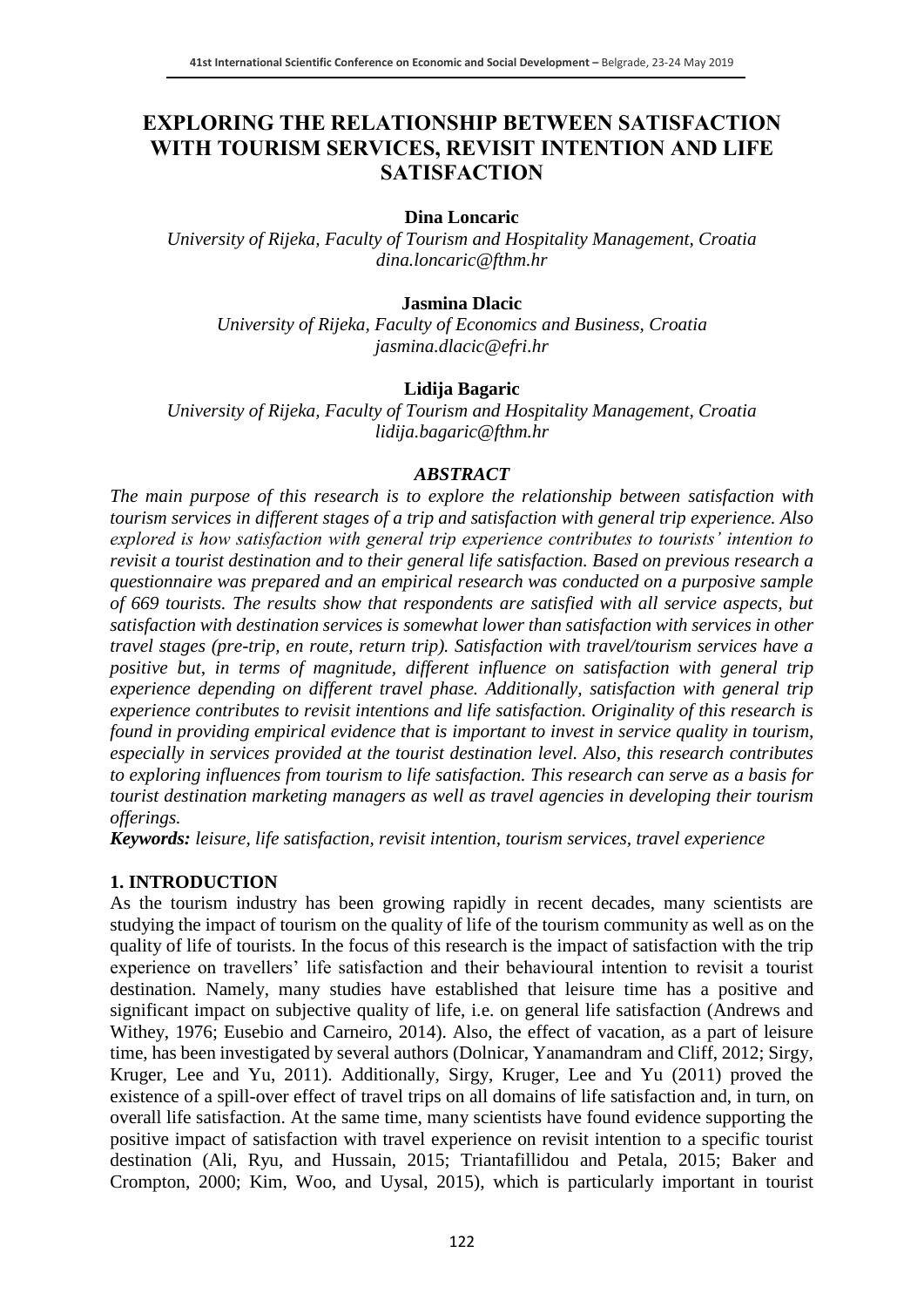destination management. However, the question that is still not answered is: Which factors determine tourists' satisfaction? Since a journey takes place in several phases, does each phase have the same impact on travellers' satisfaction with the experienced tourism services? Neal, Sirgy and Uysal (1999) developed a model to explain the impact of satisfaction with different aspects of tourism services (satisfaction with pre-trip, en route destination, and return trip services) on satisfaction with travel/tourism services. Following that study, Neal, Uysal and Sirgy (2007) confirmed the impact of satisfaction with the service aspects of travel phases on satisfaction with travel/tourism services, satisfaction with tourism experiences and satisfaction with leisure life and life in general. However, opposed to previous studies, this study explores the direct impact of satisfaction with tourism services in different stages of travel on satisfaction with the general trip experience and its impact on revisit intention and travellers' life satisfaction. More specifically, this paper seeks to address three main research questions: (1) Does satisfaction with tourism services in the various travel phases affect satisfaction with the general trip experience? If so, which phase of a trip has the greatest impact on travellers' satisfaction? (2) What is the impact of travellers' satisfaction with general trip experience on the revisit intention? (3) What is the impact of travellers' satisfaction with general trip experience on travellers' life satisfaction? The paper is structured as follows. The section following the introduction focuses on conceptualisation and hypotheses development. Section 3 then explains the methodology employed and section 4 discusses research findings. The last section of the paper draws conclusions, outlines managerial implications, notes limitations and suggests further research ideas.

### **2. CONCEPTUALIZATION AND HYPOTHESIS DEVELOPMENT**

#### **2.1. Tourist satisfaction with tourism services and trip experience**

Customer satisfaction is a well-researched topic. It is usually defined as the result of a cognitive process described by the disconfirmation of expectations theory (Bearden and Teel, 1983; Oliver, 1980). Moreover, Zeithaml and Bitner (2003) define customer satisfaction as a customer's evaluation of a product or service in terms of whether that product or service has met the customer's needs and expectations. In a tourism context, satisfaction is primarily defined in relation to pre-travel expectations and post-travel evaluations (Chen and Chen, 2010). Tourists use many services during their travels and accordingly gain a plethora of different experiences. In a leisure and tourism context, experience is seen as "a subjective mental state felt by participants" (Otto and Ritchie, 1996, p. 166). It is achieved through active engagement with travel and tourist participation in the given context of tourism settings, as well as through the emotional senses of touch and affect (Park and Santos, 2017) during travel. Numerous factors influence tourism experience. For example, Da Costa Mendes, Do Valle, Guerreiro and Silva (2010) argue that the combination of inherent factors and associated satisfaction, in terms of acquired and consumed services during the holistic tourism experience, determine the overall satisfaction level of tourists. Tourist satisfaction is of great importance to tourism service providers and to the management of tourism destinations since scholars have found that tourists' experiences and their revisit intentions are positively related (Chang, Backman and Chih Huang, 2014). Satisfaction with different aspects of services during travel has a significant role in determining overall satisfaction with travel/tourism services (Neal, Uysal and Sirgy, 2007). Moreover, satisfaction with travel/tourism services is derived from satisfaction with the different service aspects of travel/tourism phases, that is, pre-trip services, en route services, destination services and return-trip services (Neal, Sirgy and Uysal, 2004). Hence, it is likely that general travel satisfaction can be influenced by satisfaction with diverse services experienced by tourists in different travel phases. Therefore, we propose: H1: Satisfaction with travel/tourism services related to the (a) pre-trip affects satisfaction, (b) en route trip, (c) destination site, (d) return trip, affects satisfaction with the general trip experience.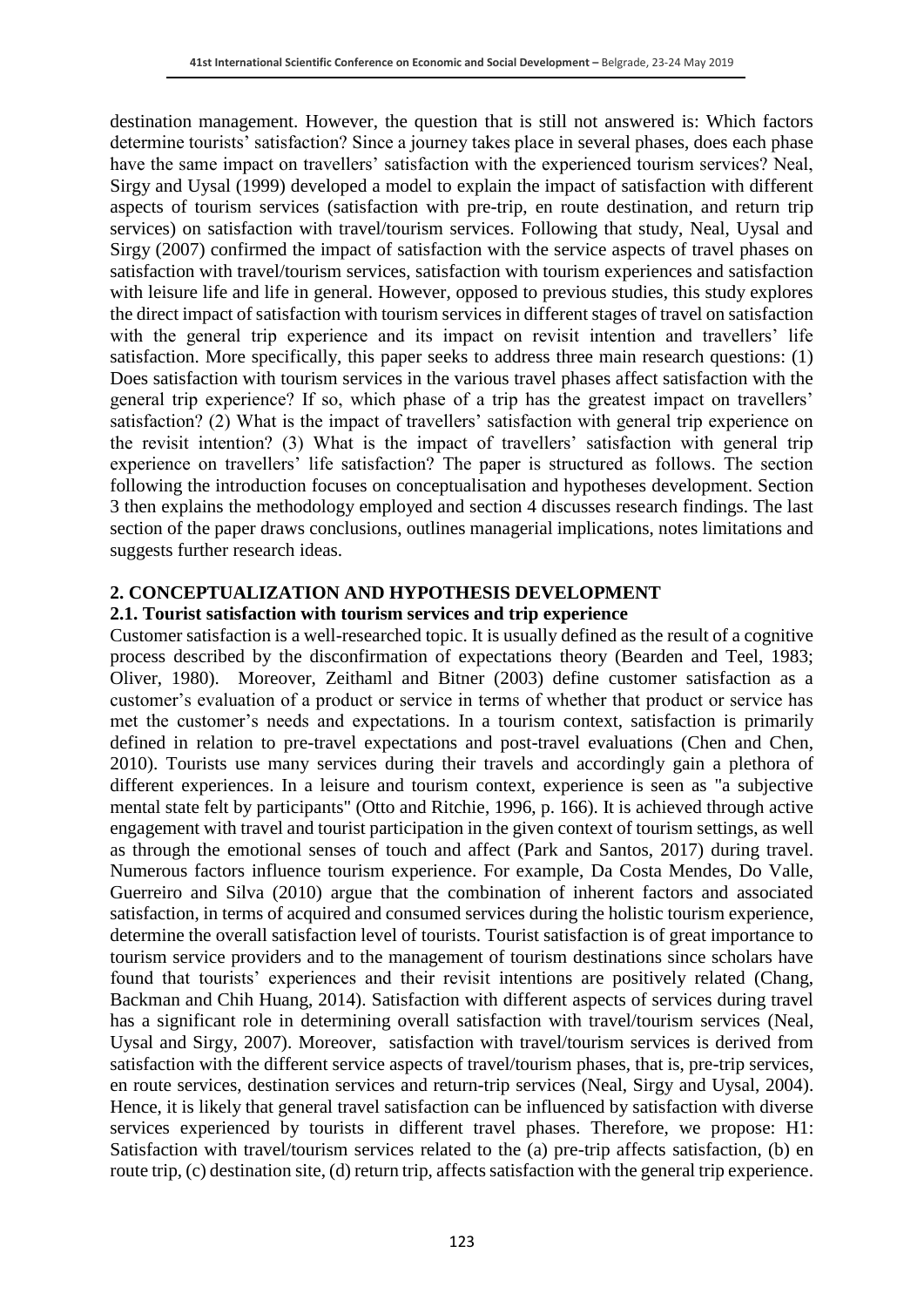# **2.2. Revisit intention**

Numerous studies show that tourist experience satisfaction influences post travel behaviour and intention to revisit the same tourist destination (Um and Crompton, 1990; Baker and Crompton, 2000; Oppermann, 2000; Chen and Tsai, 2007; Chi and Qu, 2008; Kim, Ritchie and McCormick, 2012; Tsai, 2016; Barnes, Mattsson and Sørensen, 2016; Agapito, Pinto and Mendes, 2017; Zhang, Wu and Buhalis, 2018). Previous studies have examined the effect of memorable tourism experiences on behaviour intention, loyalty and revisit intention in different contexts. Chen and Tsai (2007) argue that experience quality has a direct influence on satisfaction and behavioural intentions. Following from that, memorable tourism experiences are found to be the key element for destination competitiveness and the main reason for future destination choices. A destination's ability to provide memorable tourism experiences positively enhances the probability of tourist revisits to that destination (Oppermann, 2000). Similarly, Tsai's (2016) research indicates that memorable tourism experiences have a direct as well as indirect effect on tourists' behavioural intentions. Experiences that are longer remembered, that is, experiences that create long-lasting memories for tourists, have the strongest impact on revisit intentions (Barnes, Mattsson and Sørensen 2016). Kim, Ritchie and McCormick (2012) developed one of the most recognized memorable tourism experience scales based on seven dimensions: hedonism, refreshment, local culture, meaningfulness, knowledge, involvement and novelty. They pointed out that the memorable experiential components of involvement, hedonism and local culture positively affect behavioural intentions to revisit the same destination. Zhang, Wu and Buhalis (2018) used the seven-dimension scale of Kim, Ritchie and McCormick (2012) in their study and provide additional evidence to support the claim that memorable tourism experience is a very important factor that influences revisit intention to the destination among international tourists. In their research, Zhang, Wu and Buhalis (2018) approach revisit intention as revisit propensity, revisit willingness and revisit probability in the near future, similar to many other studies (e.g. Hung, Lee and Huang, 2014; Wang and Wu, 2011) that include both affective and behavioural elements. Researchers argue that a memorable tourism experience is the best predictor of future destination choices. Only those destinations that provide memorable tourism experiences to tourists can attract a greater number of repeat-visit tourists. According to these arguments, we posit: H2: Satisfaction with trip experience has a positive effect on revisit intention.

# **2.3. Life satisfaction**

The concept of life satisfaction has been in the focus of researchers for a long time. It refers to the degree to which a person positively evaluates the overall quality of life (Veenhoven, 1996). Life satisfaction is part of the wider concept of subjective well-being, which includes life satisfaction as a cognitive component, along with positive and negative feelings as affective components. This involves judging the fulfilment of one's needs, goals and desires (Sirgy, 2012, pp. 13). There are many life domains in which quality of life can be experienced (Andrews and Withey 1976; Cummins, 1996). Several scholars have established that leisure time has a positive and significant impact on subjective quality of life, i.e. on general life satisfaction (Andrews and Withey, 1976; Eusebio and Carneiro, 2014). The influence of vacationing, as a significant component of leisure time, has also been investigated by different authors (Dolnicar, Yanamandram and Cliff, 2012; Sirgy, Kruger, Lee and Yu, 2011), and many of them have confirmed the role of tourism in improving the quality of life of tourists and life satisfaction in general (Kim, Woo and Uysal, 2015; Moscardo, 2009; Neal, Uysal and Sirgy, 2007; Neal, Sirgy and Uysal, 2004). Furthermore, Sirgy, Kruger, Lee and Yu (2011) showed that positive and negative memories generated from the most recent trip do not contribute only to overall satisfaction in leisure life but also to satisfaction in other life domains, such as, among many different aspects, social life, family life, love life, work life, health and safety, and travel life.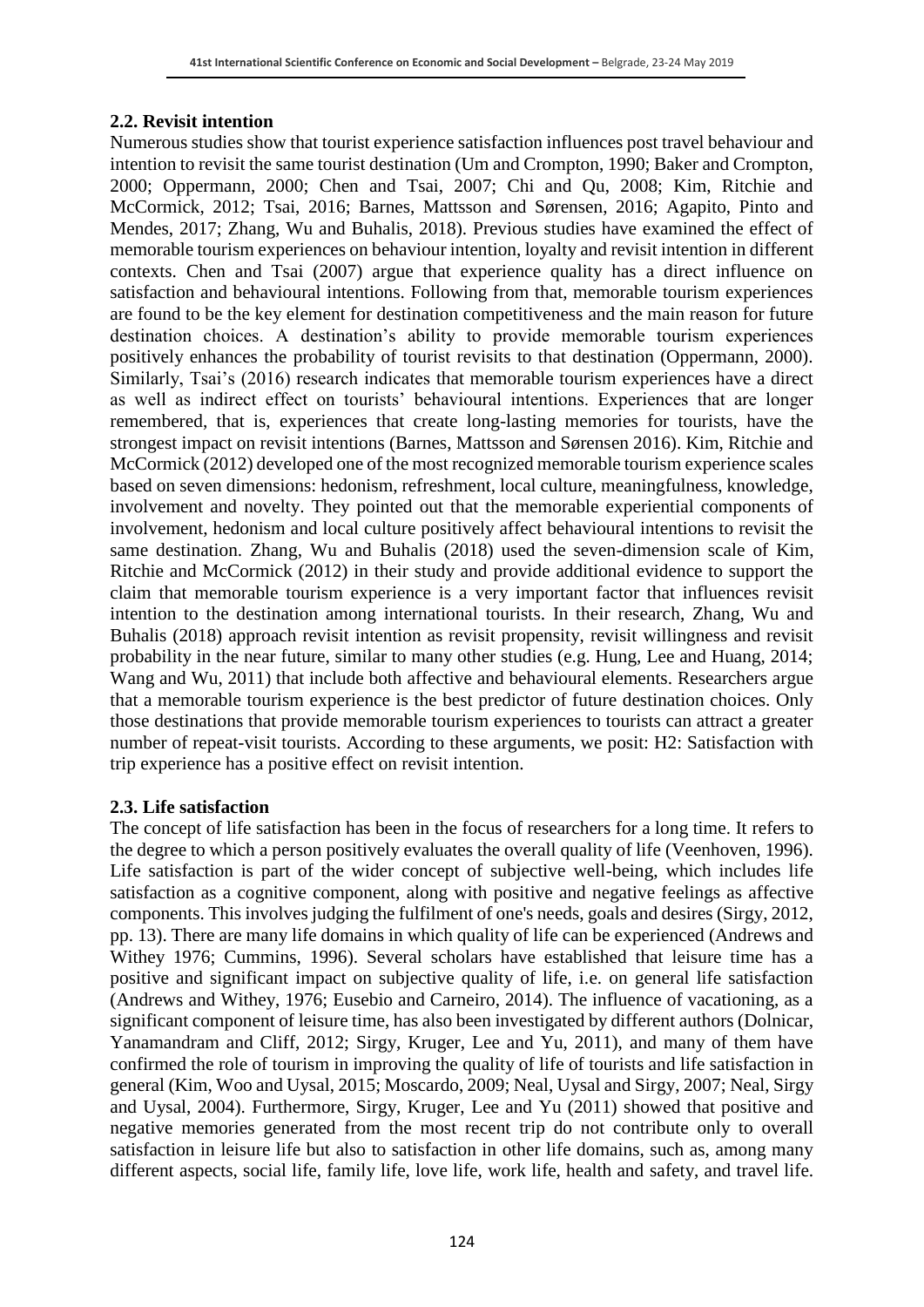Also, they showed that leisure travel makes a significant contribution to tourists' life satisfaction. Further, Kim, Woo and Uysal (2015) revealed that satisfaction with travel experience is a significant predictor of quality of life. Accordingly, we can argue that life satisfaction can also be influenced by trip experience. Hence, we propose: H3: Satisfaction with trip experience has a positive effect on life satisfaction. Figure 1 illustrates a conceptual model based on the previously stated hypotheses.



*Figure 1: Conceptual model (The authors)*

# **3. METHODOLOGY**

This study takes a quantitative approach to measuring tourists' perceptions toward satisfaction with tourism services related to different phases of the trip, satisfaction with the general trip experience, revisit intention and travellers' life satisfaction. The survey method was applied to collect data. A paper-and-pencil questionnaire was designed using previously established scales. In addition to demographic questions and those concerning the behaviour of tourists, the questionnaire included constructs which were measured by items taken from the existing literature. Satisfaction with travel/tourism services relating to different stages of the trip was measured using twelve items taken from a study by Neal, Uysal and Sirgy (2007) and referred to pre-trip services, en route services, destination services and return-trip services. Three statements borrowed from Neal, Uysal and Sirgy (2007) were used to measure the respondents' satisfaction with the general trip experience. The construct revisit intention was measured using four items taken from Kim, Woo and Uysal (2015). Furthermore, four statements that measure the travellers' life satisfaction were based on existing literature (Kim, Woo and Uysal, 2015; Sirgy, Kruger, Lee and Yu, 2011). All items were measured on a five-point Likert-type scale, ranging from "strongly disagree" to "strongly agree". The questionnaire was created in English and translated into Croatian. The research was conducted in January 2016. A purposive sample was used. The initial number of questionnaires was 1000. A total of 669 valid questionnaires were collected, accounting for 66.9% of the distributed questionnaires. Data processing and analysis applied univariate and multivariate statistical methods in SPSS ver 25. Results of the research are presented below.

# **4. FINDINGS**

# **4.1. Sample characteristics**

The socio-demographic structure of the sample is shown in Table 1. The majority of the respondents are females (67%) from 21 to 25 years of age (48.9%). Most of them are students (42.6%) or employees (41.4%) with income from 5000 to 10000 HRK (approx. 666-1333 EUR) (40.2%). Almost half of the respondents (45.5%) have secondary school qualifications and they mostly live in a family of four members (43.8%).

*Table following on the next page*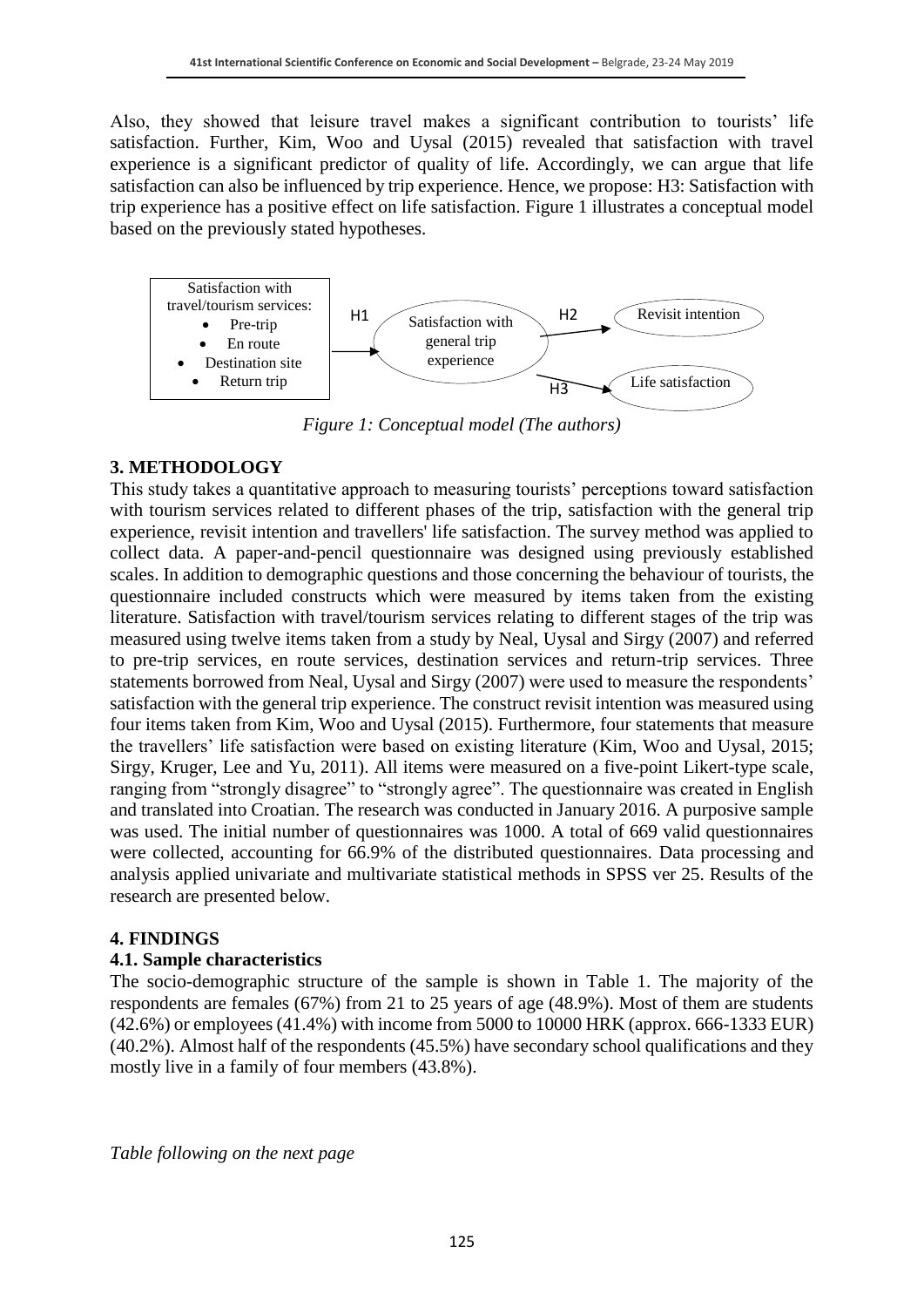|                                 | <b>Respondents</b> |                  |  |
|---------------------------------|--------------------|------------------|--|
| <b>Characteristics</b>          | <b>Frequency</b>   | Percentage       |  |
| <b>Gender</b>                   |                    |                  |  |
| Male                            | 221                | 33.0             |  |
| Female                          | 448                | 67.0             |  |
| Age                             |                    |                  |  |
| $18 - 20$                       | 54                 | 8.1              |  |
| $21 - 25$                       | 327                | 48.9             |  |
| $26 - 30$                       | 67                 | 10.0             |  |
| $31 - 35$                       | 45                 | 6.7              |  |
| $36 - 40$                       | 25                 | 3.7              |  |
| 41 and more                     | 151                | 22.6             |  |
| <b>Occupation</b>               |                    |                  |  |
| Employed                        | 277                | 41.4             |  |
| Entrepreneur                    | 36                 | 5.4              |  |
| Unemployed                      | 71                 | 10.6             |  |
| Student                         | 285                | 42.6             |  |
| Level of education              |                    |                  |  |
| Primary school                  | 9                  | 1.3              |  |
| Secondary school                | 311                | 46.5             |  |
| College                         | 268                | 40.2             |  |
| University                      | 75                 | 11.2             |  |
| <b>Masters</b>                  | 5                  | 0.7              |  |
| Doctorate                       | $\mathbf{1}$       | 0.1              |  |
| <b>Family members</b>           |                    |                  |  |
| one                             | 21                 | $\overline{3.1}$ |  |
| two                             | 63                 | 9.4              |  |
| three                           | 125                | 18.7             |  |
| four                            | 293                | 43.8             |  |
| Five or more                    | 167                | 25.0             |  |
| <b>Income (HRK)</b>             |                    |                  |  |
| Up to 3500 (466 EUR)            | 32                 | 4.8              |  |
| $3501 - 5000$ (467-666 EUR)     | 136                | 20.3             |  |
| $5001 - 10000$ (667-1333 EUR)   | 269                | 40.2             |  |
| $10001 - 15000$ (1334-2000 EUR) | 165                | 24.7             |  |
| above 15000 (2001 EUR)          | 63                 | 9.4              |  |
| Unknown                         | $\overline{4}$     | 0.6              |  |

*Table 1: Socio-demographic profile of respondents (n=669) (Research results)*

The study also provided some additional information on the travel behaviour of respondents. The results are illustrated in Table 2.

*Table following on the next page*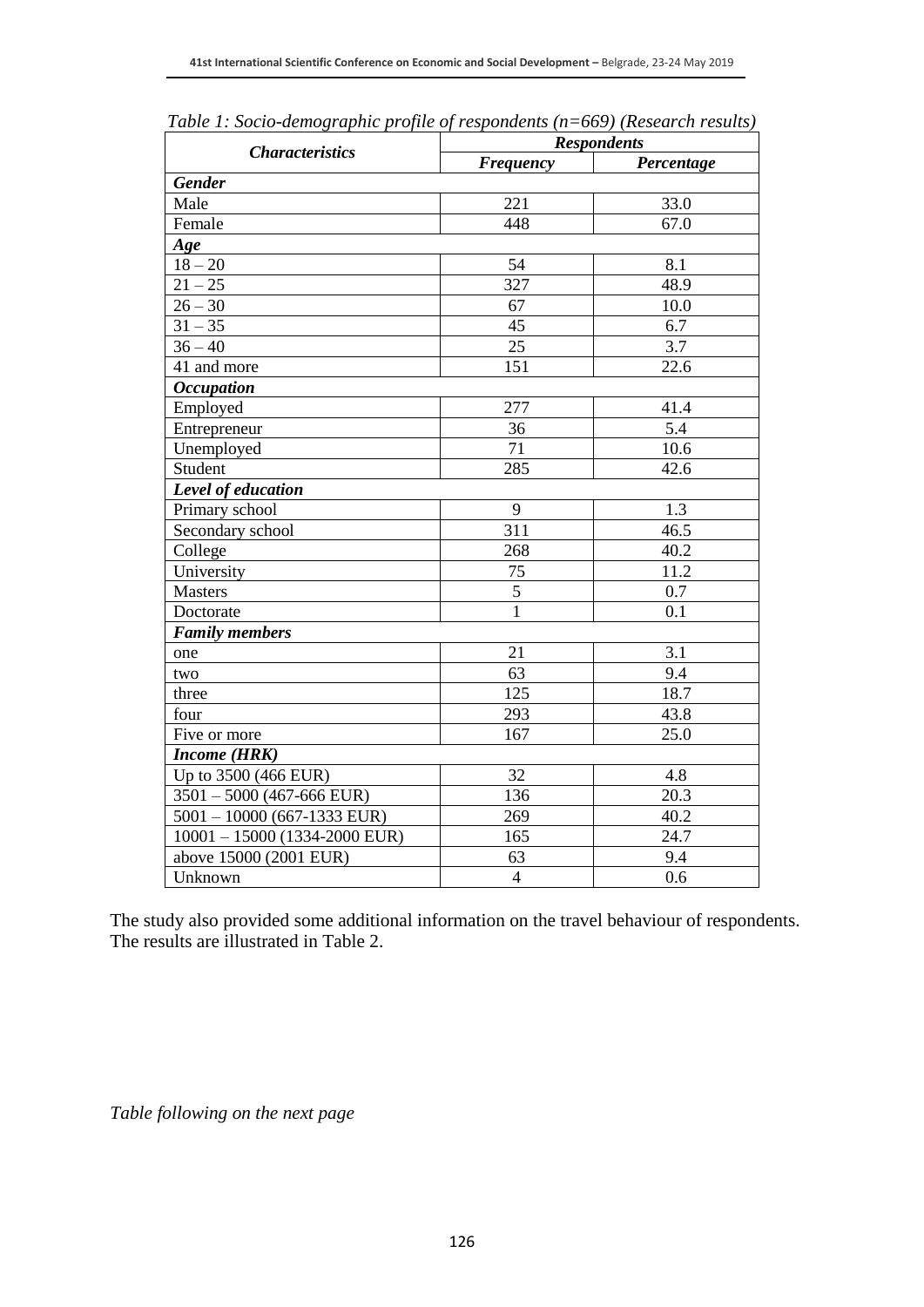|                                              | <b>Respondents</b> |            |
|----------------------------------------------|--------------------|------------|
| <b>Description</b>                           | Frequency          | Percentage |
| <b>Travel duration</b>                       |                    |            |
| 2 days                                       | 133                | 19.9       |
| 3-7 days                                     | 380                | 56.8       |
| 8 or more days                               | 156                | 23.3       |
| Type of travel                               |                    |            |
| City travel in Croatia                       | 80                 | 12.0       |
| City travel abroad                           | 156                | 23.3       |
| Touring vacation                             | 102                | 15.2       |
| Outdoors vacation                            | 23                 | 3.4        |
| Sun and sea vacation                         | 163                | 24.4       |
| Skiing and winter vacations                  | 19                 | 2.8        |
| Cruise                                       | 13                 | 1.9        |
| Visiting friends and relatives               | 60                 | 9.0        |
| <b>Business travel</b>                       | 29                 | 4.3        |
| Other                                        | 24                 | 3.7        |
| <b>Accompanying person</b>                   |                    |            |
| Alone                                        | 58                 | 8.7        |
| Family                                       | 149                | 22.3       |
| Partner                                      | 182                | 27.2       |
| Friends                                      | 184                | 27.5       |
| Organized group (tour, church, school, etc.) | 77                 | 11.5       |
| Other                                        | 19                 | 2.8        |
| <b>Frequency of travel</b>                   |                    |            |
| Once a month or more                         | 27                 | 4.0        |
| Once in three months                         | 91                 | 13.6       |
| Twice a year                                 | 215                | 32.1       |
| Once a year                                  | 252                | 37.7       |
| Less than once a year                        | 84                 | 12.6       |
| <b>Information sources</b>                   |                    |            |
| Through a travel agency                      | 53                 | 7.9        |
| Through other travel organizers (schools,    |                    |            |
| associations)                                | 60                 | 9.0        |
| Radio or TV                                  | $8\,$              | 1.2        |
| Press                                        | 8                  | 1.2        |
| Internet                                     | 168                | 25.1       |
| Social networks                              | 15                 | 2.2        |
| Personal contact (friends or relatives)      | 232                | 34.7       |
| Previous experience                          | 113                | 16.9       |
| Other                                        | 12                 | 1.8        |

*Table 2: Travel behaviour of respondents (n=669) (Research results)*

The respondents who completed the questionnaire usually choose the sun and see vacation (24.4%) or city travel abroad (23.3%) and touring vacation (15.2%). They mostly stay in the destination from 3 to 7 nights (56.8%). In most of the cases the respondents travelled with friends (27.5%) or a partner (27.2%). The frequency of their travel is once (37.7%) or twice (32.1%) a year and they mostly use information from personal contacts (34.7%). After analysing the sample structure, the respondents' answers were analysed using descriptive statistics. Also, the sample was checked for reliability using Cronbach's alpha. Results are presented in Table 3.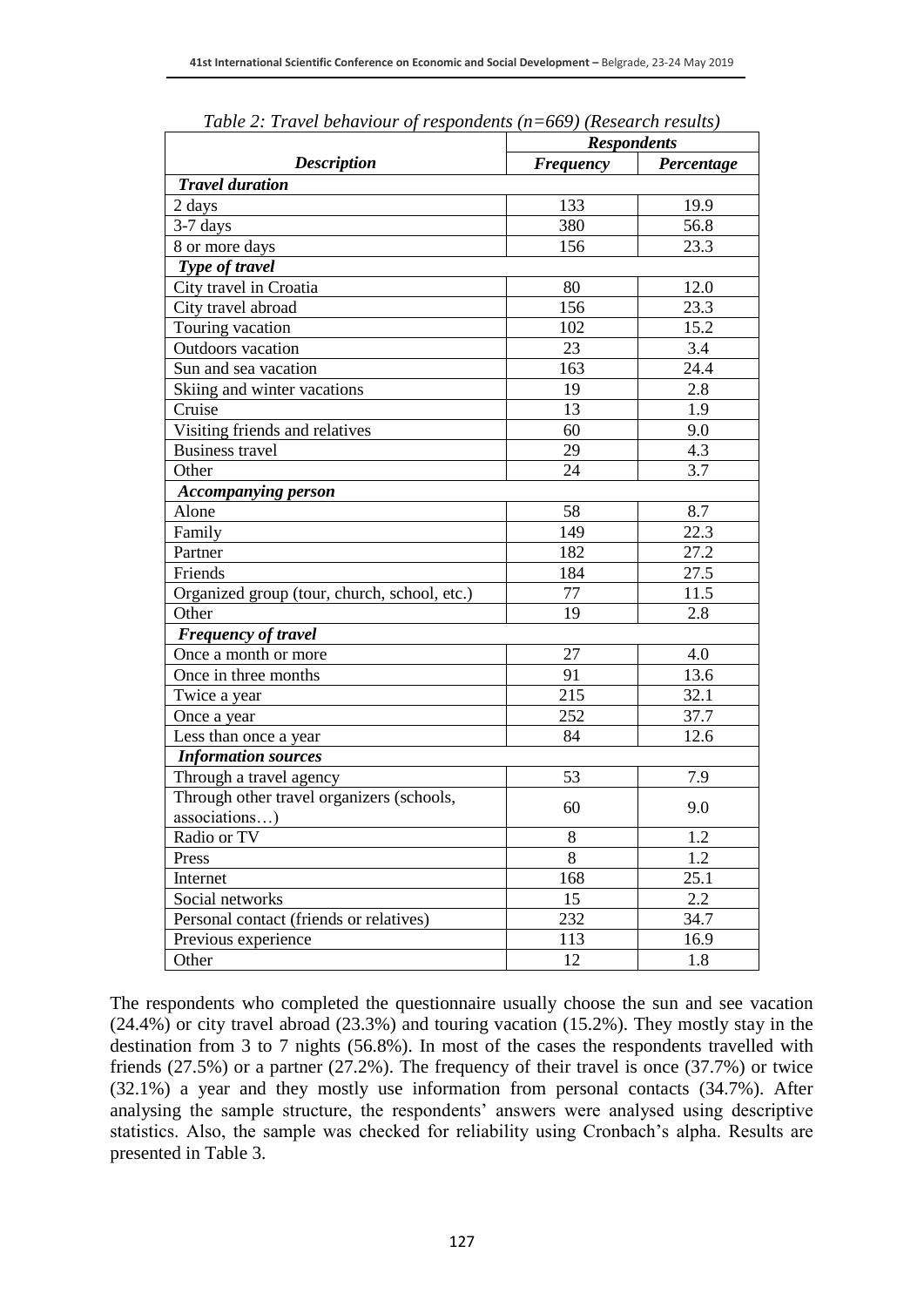|                | Table 5: Descriptive statistics and retiability analysis (Research results)       |                 |           |                |
|----------------|-----------------------------------------------------------------------------------|-----------------|-----------|----------------|
| No.            | <b>Construct / Item</b>                                                           | <b>Mean</b>     | <b>SD</b> | Cronbach alpha |
|                | SATISFACTION WITH TRAVEL/TOURISM SERVICES<br><b>RELATED TO THE PRE-TRIP</b>       | 4.0211          | 0.71454   | 0.68           |
|                | I was satisfied with the quality of service provided by                           |                 |           |                |
| 1.             | travel and tourism professionals (e.g. travel agents, ticket                      | 3.943           | 0.9273    |                |
|                | agents, hotel reservation clerks) while planning the trip.                        |                 |           |                |
|                | Making travel and accommodation arrangements for this                             |                 |           |                |
| 2.             | trip was basically problem-free                                                   | 4.328           | 0.8321    |                |
|                | The cost of the services provided by travel and tourism                           |                 |           |                |
| 3.             | professionals in helping me with the travel logistics was                         | 3.797           | 0.9852    |                |
|                | reasonable and well worth it.                                                     |                 |           |                |
|                | SATISFACTION WITH TRAVEL/TOURISM SERVICES                                         |                 |           |                |
|                | <b>RELATED TO THE EN ROUTE TRIP</b>                                               | 4.2445          | 0.64932   | 0.62           |
|                | I was pleased with the quality of the services provided in                        |                 |           |                |
| $\overline{4}$ | transit to the vacation site.                                                     | 4.144           | 0.8787    |                |
|                | My travels to the vacation site were basically problem-                           |                 |           |                |
| 5              | free.                                                                             | 4.417           | 0.8786    |                |
|                | The cost of travel to the vacation site was reasonable and                        |                 |           |                |
| 6              | well worth it.                                                                    | 4.168           | 0.8261    |                |
|                | SATISFACTION WITH TRAVEL/TOURISM SERVICES                                         |                 |           |                |
|                | AT THE DESTINATION SITE                                                           | 3.9833          | 0.69413   | 0.73           |
| $\overline{7}$ | Tourism services at the vacation site were of high quality.                       |                 |           |                |
|                | These services made a richer experience for me.                                   | 3.951           | 0.8646    |                |
|                | Tourism services provided at the vacation site were                               |                 |           |                |
| 8.             | basically problem-free.                                                           | 4.161           | 0.8212    |                |
|                | The cost of tourism services at the vacation site was                             |                 |           |                |
| 9.             | reasonable and well worth it.                                                     | 3.828           | 0.9068    |                |
|                | SATISFACTION WITH TRAVEL/TOURISM SERVICES                                         |                 |           |                |
|                | <b>RELATED TO THE RETURN TRIP</b>                                                 | 4.1714          | 0.67272   | 0.71           |
|                | I was satisfied with the quality of the services provided by                      |                 |           |                |
| 10             | those who assisted me on the way home (e.g. bus drivers,                          | 4.043           | 0.8639    |                |
|                | ticket agents).                                                                   |                 |           |                |
| 11             | My return travels were basically problem-free.                                    | 4.364           | 0.8418    |                |
| 12             | The cost of travel home from the vacation site was                                | 4.106           | 0.8257    |                |
|                | reasonable and well worth it.                                                     |                 |           |                |
|                | <b>SATISFACTION</b><br><b>THE</b><br><b>GENERAL</b><br><b>WITH</b><br><b>TRIP</b> | 4.4219          | 0.68933   | 0.84           |
|                | <b>EXPERIENCE</b>                                                                 |                 |           |                |
| 13.            | All in all, I feel that this trip has enriched my life. I am                      | 4.446           | 0.7869    |                |
|                | really glad I went on this trip.                                                  |                 |           |                |
| 14.            | On this trip I accomplished the purpose of the vacation.                          | 4.466           | 0.7880    |                |
|                | This experience has enriched me in some ways.                                     |                 |           |                |
| 15.            | This trip was rewarding to me in many ways. I feel much                           | 4.347           | 0.8080    |                |
|                | better about things and myself after this trip.                                   |                 |           |                |
|                | <b>REVISIT INTENTION</b>                                                          | 4.3641          | 0.74880   | 0.84           |
| 16.            | I would like to recommend others to visit this destination.                       | 4.490           | 0.8090    |                |
| 17.            | Revisiting the destination would be worthwhile.                                   | 4.451           | 0.8597    |                |
| 18.            | I will revisit the destination.                                                   | 4.202           | 1.0058    |                |
| 19.            | I would like to stay more days in the destination.                                | 4.316           | 0.9503    |                |
|                | <b>LIFE SATISFACTION</b>                                                          |                 | 0.73058   | 0.85           |
| 20             | Overall I felt happy upon my return from that trip.                               | 4.0839<br>4.398 | 0.8227    |                |
|                | My satisfaction with life in general was increased shortly                        |                 |           |                |
| 21.            | after that trip.                                                                  | 4.022           | 0.9553    |                |
|                | Overall, this trip was memorable, having enriched my                              |                 |           |                |
| 22.            | quality of life.                                                                  | 3.868           | 0.9928    |                |
| 23.            | Overall, I felt happy upon my return from that trip                               | 3.937           | 0.9927    |                |
| 24.            | I am generally happy with my life                                                 | 4.179           | 0.8534    |                |

*Table 3: Descriptive statistics and reliability analysis (Research results)*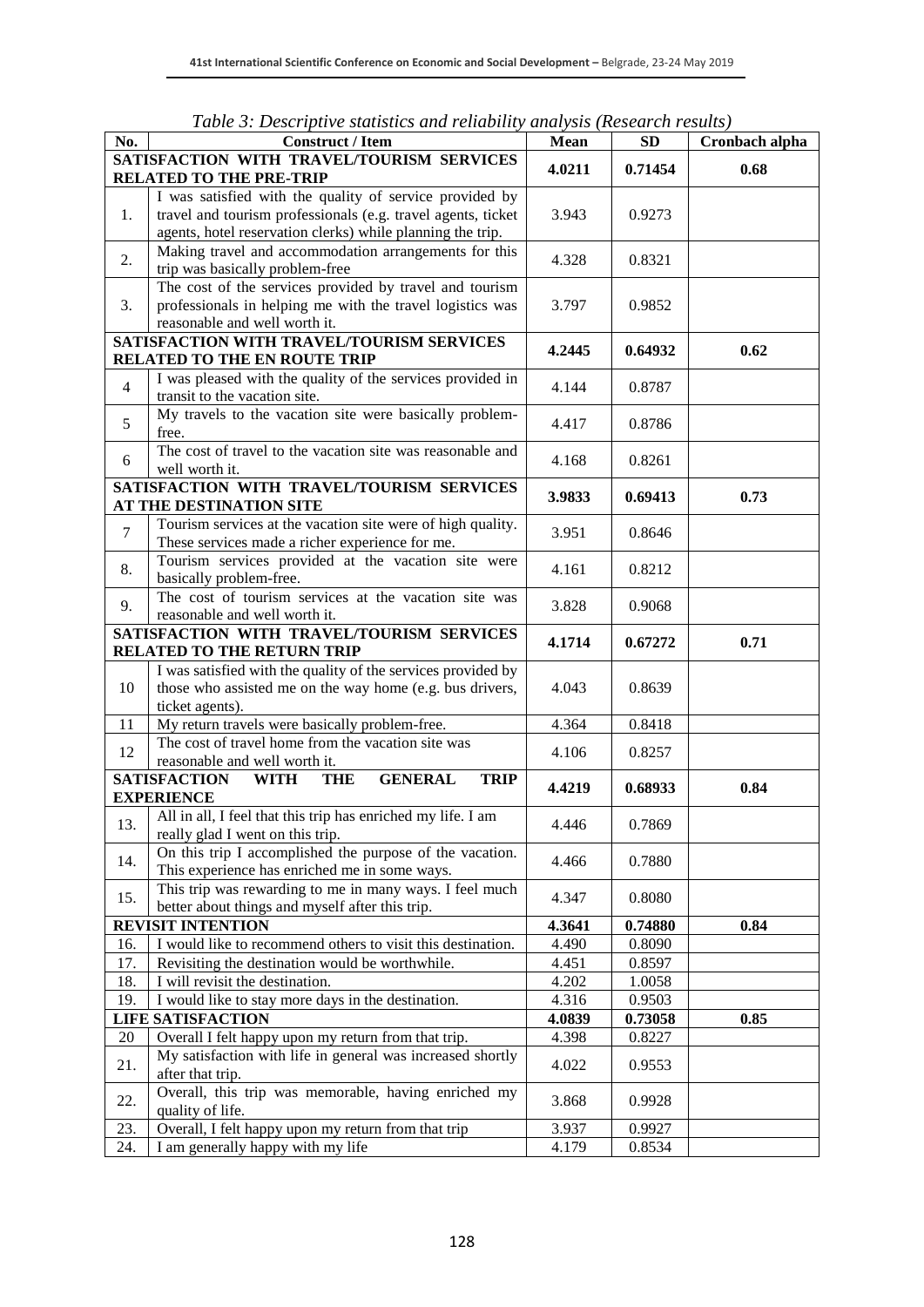Research results in the above table indicate that all constructs are reliable and satisfactory (Taber, 2018), having Cronbach alpha coefficients between 0.62 and 0.85. Also, the constructs' average values are above 3.98, indicating that respondents on average positively evaluate their satisfaction with travel/tourism services, satisfaction with the general trip experience, revisit intention and life satisfaction. Multiple regression analysis was performed to answer the posited research questions concerning how, and to what extent, satisfaction with tourism services in various trip stages affects satisfaction with general trip experience. In this analysis satisfaction with general trip experience is used as a dependent variable, and the Enter method was used for entering independent variables into the multiple regression analysis. Results are presented in Table 4.

| experience inesearch results)                                                               |       |       |       |       |       |
|---------------------------------------------------------------------------------------------|-------|-------|-------|-------|-------|
| Independent variables                                                                       |       | SЕ    | Beta  |       | Sig.  |
| Constant                                                                                    | 1.654 | 0.176 |       | 9.413 | 0.000 |
| Pre-trip services                                                                           | 0.095 | 0.041 | 0.098 | 2.331 | 0.020 |
| En route services                                                                           | 0.095 | 0.049 | 0.089 | 1.928 | 0.054 |
| <b>Destination services</b>                                                                 | 0.326 | 0.041 | 0.324 | 7.945 | 0.000 |
| Return-trip services                                                                        | 0.161 | 0.046 | 0.156 | 3.480 | 0.001 |
| $R^2 = 0.545$ ; Adjusted $R^2 = 0.297$ ; Standard error = 0.583; F ratio = 67.714 (p<0.000) |       |       |       |       |       |

*Table 4: Multiple regression analysis for variables predicting satisfaction with general trip experience (Research results)*

As evident, satisfaction with travel/tourism services in the various stages of travel was statistically significant in estimating satisfaction with the general trip experience and explained a total of 54.5 % variance of tourist satisfaction  $(R^2=0.545)$  with general trip experience. Among four independent variables, three significantly influenced satisfaction with the general trip experience of tourists, whereby destination services  $(\beta=0.324, p=0.000)$  had the most significant impact. The impact of pre-trip services ( $\beta$ =0.098, p=0.020) and return-trip services  $(\beta=0.156, p=0.001)$  on satisfaction is minor, while the impact of en route services is very small and marginally significant ( $\beta$ =0.089, p=0.054). To examine whether there is a connection between satisfaction with the general trip experience and revisit intention, and between satisfaction with the general trip experience and life satisfaction, we carried out a correlation analysis by applying Pearson's correlation coefficient.

| Table 5: Correlation coefficients (Research results) |                               |                          |                   |  |
|------------------------------------------------------|-------------------------------|--------------------------|-------------------|--|
|                                                      | <b>Satisfaction with trip</b> | <b>Revisit intention</b> | Life satisfaction |  |
|                                                      | experience                    |                          |                   |  |
| Satisfaction with trip experience                    |                               | $0.614*$                 | $0.671*$          |  |
| <b>Revisit intention</b>                             |                               |                          | $0.584*$          |  |
| Life satisfaction                                    |                               |                          |                   |  |

*Table 5: Correlation coefficients (Research results)*

*\*Correlation is significant at the 0.01 level (two-tailed).*

A positive correlation was observed  $(r=0.61, p=0.000)$  between the variables satisfaction with the general trip experience and revisit intention. Also, a positive correlation was established between the variables satisfaction with the general trip experience and travellers' life satisfaction ( $r=0.67$ ,  $p=0.000$ ).

#### **5. CONCLUSION**

Our research contributes to exploring the relationship between satisfaction with tourism services in different stages of trip and satisfaction with general trip experience. Furthermore, it also explores how satisfaction with general trip experience contributes to tourists' intention to revisit a tourist destination and to general life satisfaction. Research results indicate that respondents are satisfied with all service aspects, but it can be noted that satisfaction with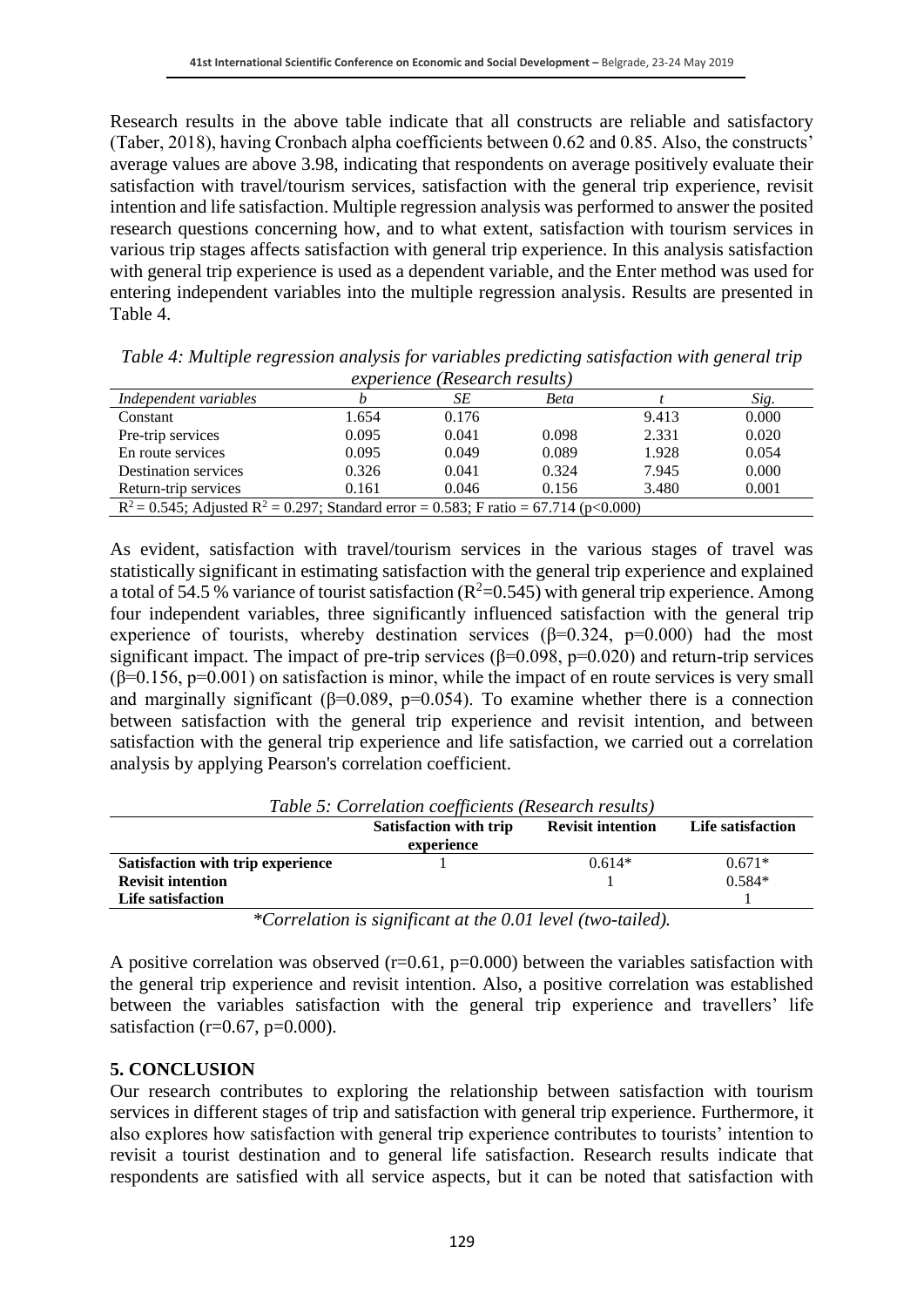destination services is somewhat lower than satisfaction with services in other travel stages (pre-trip, en route, return trip). This is probably due to the fact that tourists, when selecting a travel destination, have high expectations relating to the destination's offering and future experiences in that chosen destination. Satisfaction with travel/tourism services in a destination has the highest influence on satisfaction with general trip experience. This is reasonable as the majority of travel experience is gained and encountered in this phase. Similar results were obtained by Räikkönen and Honkanen (2013) who found that tour operator services at the destination and accommodation services explain the success of a vacation experience. Also, while staying at a destination, tourists will be largely influenced by their contact with tourism service providers and by the services they receive (Su, Huang and Chen, 2015). Our research also proved that satisfaction with general trip experience is positively related with revisit intention, similar as in previous research (Chang, Backman and Chih Huang, 2014; Da Costa Mendes, Do Valle, Guerreiro, & Silva, 2010). Additionally, satisfaction with general trip experience is positively related to life satisfaction, which is also consistent with previous research (Neal, Sirgy and Uysal, 1999; Neal, Uysal and Sirgy, 2007). This paper contributes to the research stream related to exploring the influence of tourist experience on life satisfaction and on intention to revisit a specific destination. It contributes by providing quantitative evidence to tourism managers concerning the importance of investing in service quality in tourism, especially in services provided at the tourist destination level. This is underscored by research findings indicating that the intention to revisit a destination is more likely in satisfied tourists. If we take into account that tourists, when selecting a destination to visit, are influenced by friends, relatives and acquaintances, we can easily conclude that it is of the utmost importance to invest in service quality in a specific destination as well as to deliver value to tourists during their stay in that destination. The limitations of this paper are related to the mostly female sample and to the great number of young tourists, but this could be resolved by including older respondents in further research. Also, further research could focus on comparing satisfaction with travel/tourism services among different tourist segments based on demographic characteristics, length of stay or travel motivation. Hence, managers in destinations should focus on providing better tourist experiences by developing service quality related to the tourism offering in a tourist destination, as this contributes not only to satisfaction with general trip experience but also to revisit intention and life satisfaction.

*ACKNOWLEDGEMENT: This paper has been supported by the University of Rijeka for project ZP UNIRI 9/17.*

# **LITERATURE:**

- 1. Agapito, D, Pinto, P and Mendes, J. (2017). Tourists' memories, sensory impressions and loyalty: In loco and post-visit study in Southwest Portugal. *Tourism Management*, 58, p.108–118.
- 2. Ali, F, Ryu, K and Hussain, K. (2015). Influence of Experiences on Memories, Satisfaction and Behavioral Intentions: A Study of Creative Tourism. *Journal of Travel and Tourism Marketing*, 33(1), p.85–100.
- 3. Andrews, FM and Withey, SB. (1976). *Social Indicators of Well-Being: American's Perceptions of Life Quality*, Plenum Press, New York, NY.
- 4. Baker, DA and Crompton, JL. (2000). Quality, satisfaction and behavioural intentions. *Annals of Tourism Research*, 27(3), p.785–804.
- 5. Barnes, SJ, Mattsson, J and Sørensen, F. (2016). Remembered experiences and revisit intentions: A longitudinal study of safari park visitors. *Tourism Management*, 57, p.286– 294.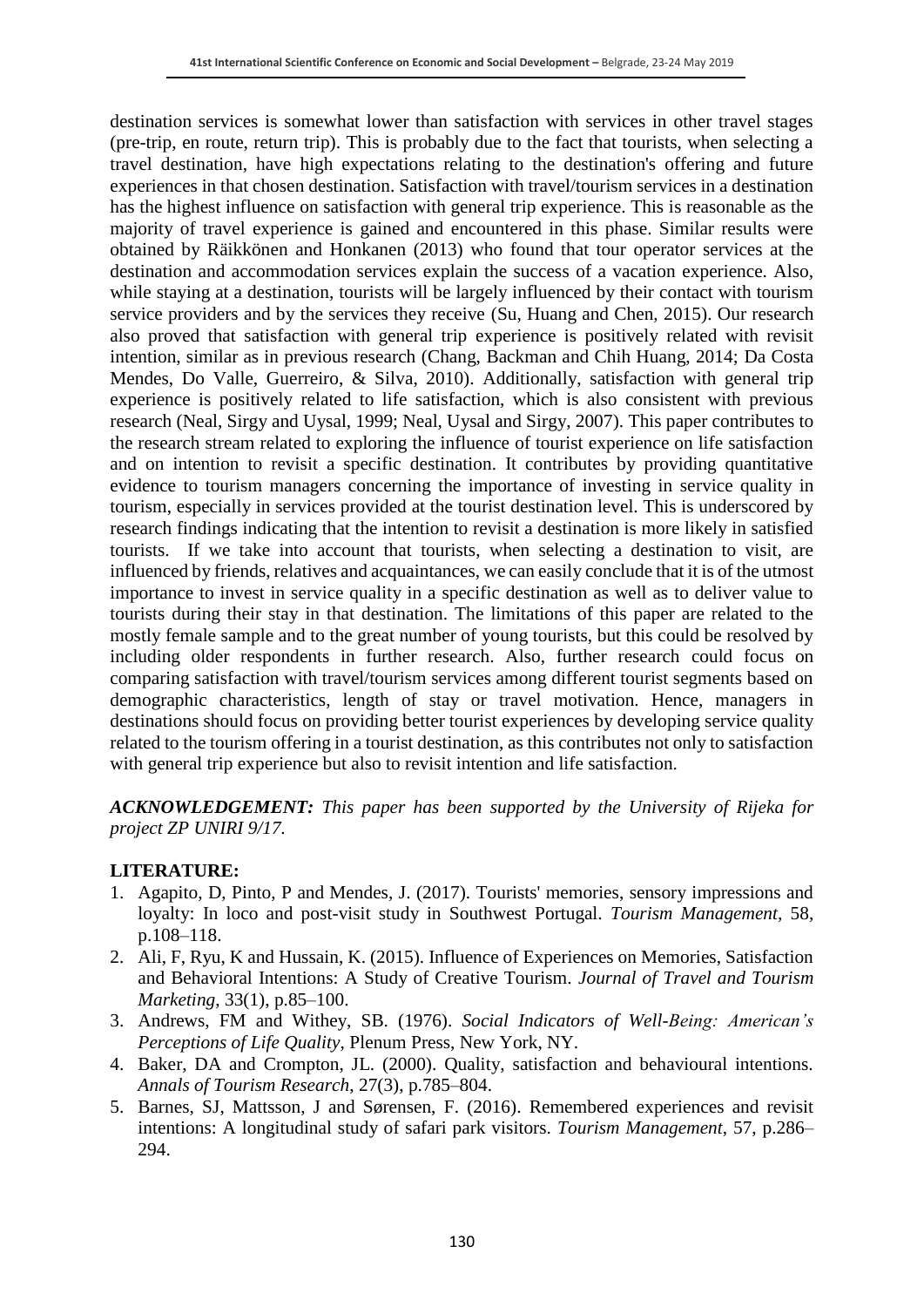- 6. Bearden, WO and Teel, JE. (1983). Selected determinants of customer satisfaction and complaint reports, *Journal of Marketing Research*, 20(1), p.21–28.
- 7. Chang, L-L, Backman, K and Chih Huang, Y. (2014). Creative tourism: a preliminary examination of creative tourists' motivation, experience, perceived value and revisit intention. *International Journal of Culture, Tourism and Hospitality Research*, 8(4), p.401– 419.
- 8. Chen, C-F and Tsai, D. (2007). How destination image and evaluative factors affect behavioural intentions? *Tourism Management*, 28, p.1115–1122.
- 9. Chen, CF and Chen, FS. (2010). Experience quality, perceived value, satisfaction and behavioral intentions for heritage tourists. *Tourism Management*, 31(1), p.29–35.
- 10. Chi, CG-Q and Qu, H. (2008). Examining the structural relationships of destination image, tourist satisfaction and destination loyalty: An integrated approach. *Tourism Management*, 29, p.624-636.
- 11. Cummins, RA. (1996). The Domains of Life Satisfaction: An Attempt to Order Chaos, *Social Indicators Research*, 38, p.303-332.
- 12. Da Costa Mendes, J, Do Valle, PO, Guerreiro, MM and Silva, JA. (2010). The tourist experience: Exploring the relationship between tourist satisfaction and destination loyalty. *Tourism*, 58(2), p.111–126.
- 13. Dolnicar, S, Yanamandram, V and Cliff, K. (2012). The contribution of vacations to quality of life, *Annals of Tourism Research*, 39(1), p.59-83.
- 14. Eusebio, C and Carneiro, M. (2011). Determinants of tourism impact on tourists' quality of life: a segmentation analysis of the youth market. *Tourism Analysis*, 19(6), p.313-336.
- 15. Hung, WL, Lee, YJ and Huang, PH. (2014). Creative experiences, memorability and revisit intention in creative tourism. *Current Issues in Tourism*, 2014, p.1–8.
- 16. Kim, JH, Ritchie, JRB and McCormick, B. (2012). Development of a scale to measure memorable tourism experiences. *Journal of Travel Research*, 51(1), p.12-25.
- 17. Kim, H, Woo, E and Uysal, M. (2015). Tourism experience and quality of life among eldery tourists. *Tourism Management*, 46, p.465–476.
- 18. Moscardo, G. (2009). Tourism and quality of life: Towards a more critical approach, *Tourism and Hospitality Research*, 9(2), p.159–170.
- 19. Neal, JD, Uysal, M and Sirgy, MJ. (2007). The Effect of Tourism Services on Travelers' Quality of Life. *Journal of Travel Research*, 46(2), p.154–163.
- 20. Neal, J, Sirgy, M and Uysal, M. (2004). Measuring the effect of tourism services on travelers' quality of life: further validation. *Social Indicators Research*, 69(3), p.243–277. Retrieved from http://www.springerlink.com/index/rt7427453353686k.pdf
- 21. Neal, JD, Sirgy, MJ and Uysal, M. (1999). The Role of Satisfaction with Leisure Travel/Tourism Services and Experiences in Satisfaction with Leisure Life and Overall Life. *Journal of Business Research*, 44(3), p.153-164.
- 22. Oliver, RL. (1980). A cognitive model of the antecedents and consequences of satisfaction decisions. *Journal of Marketing Research*, 17(4), p.460–469.
- 23. Oppermann, M. (2000). Tourism destination loyalty. *Journal of Travel Research*, 39, p.78- 84.
- 24. Otto JE and Ritchie BR. (1996). The service experience in tourism. *Tourism Management,*  17(3), p.165–174.
- 25. Park, S and Santos, CA. (2017). Exploring the Tourist Experience. A Sequential Approach. *Journal of Travel Research*, 56(1), p.16-27.
- 26. Räikkönen, J and Honkanen, A. (2013). Does satisfaction with package tours lead to successful vacation experiences? *Journal of Destination Marketing and Management*, 2(2), p.108–117.